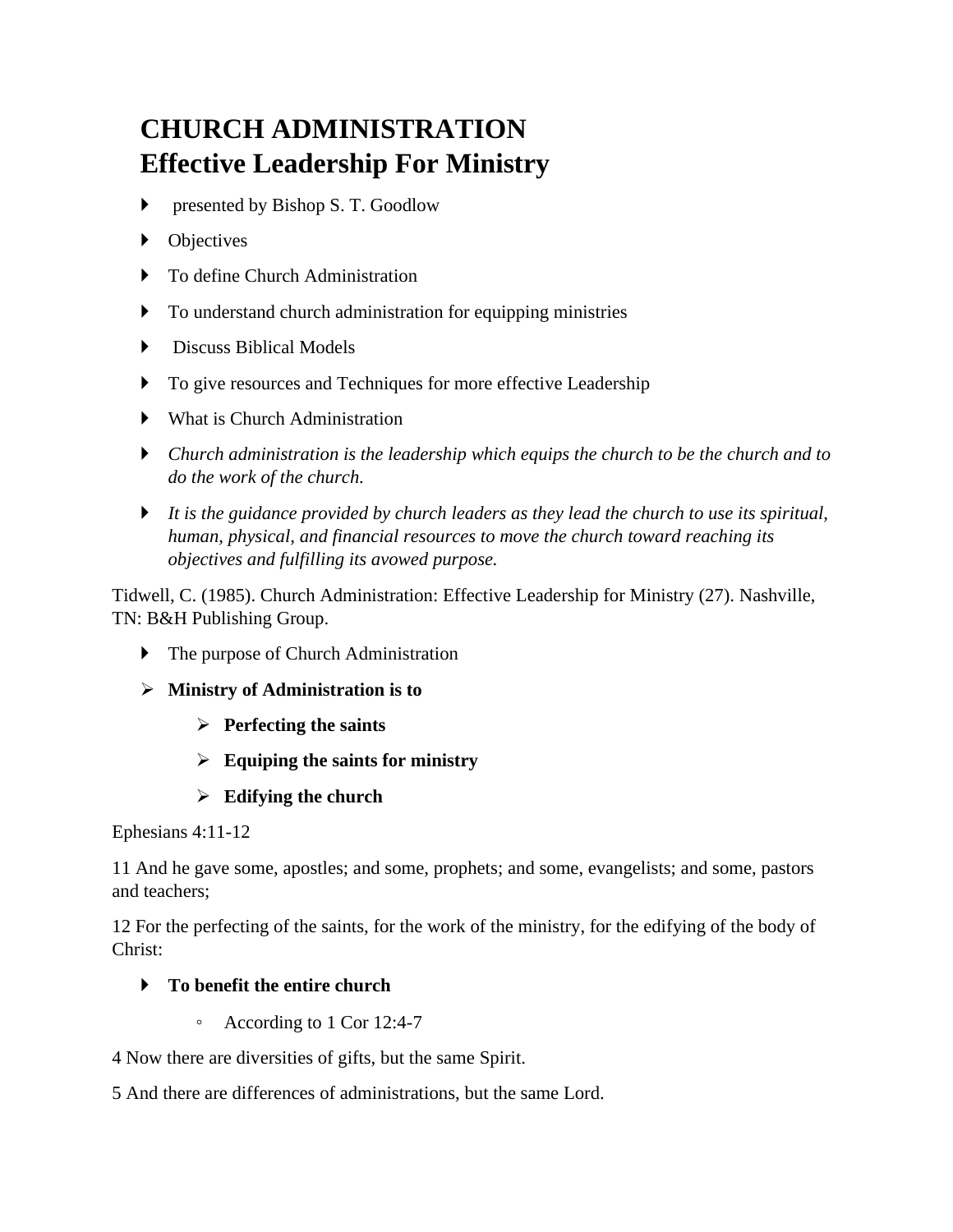6 And there are diversities of operations, but it is the same God which worketh all in all.

7 But the manifestation of the Spirit is given to every man **to profit withal.**

Biblical Models of Church Administration

#### **The Jethro-Moses Model**

- It is recorded in Exodus 18:13–27.
- Jethro prescribed an Equiping Ministry
	- 1. Pray for Them
	- 2. Teach them the guidelines
	- 3. Show them the way
	- 4. Show them the work
	- 5. Organize the people into manageable groups
	- 6. Choose qualified men to lead each group
	- 7. Give the chosen leaders continuing authority
	- 8. Have leaders decide routine matters
	- 9. Bring great matters to the chief leader

## **Jesus' Model of Equipping the Apostles**

- Jesus in His earthly ministry presented an instructive model of the equipping ministry. While no single passage of Scripture offers a comprehensive concept comparable to the Jethro-Moses model, a study of the total approach of Jesus in relation to His apostles shows Him clearly in the role of preparing them to minister. He furnished them the essentials for performing ministry. He equipped them to do "greater things than he was doing" (John 14:12)
- Good Church Administration is Organized

## CHURCH ADMINISTRATION

- Session two
- What is church organization?
- Church organization is simply the arrangement of persons to get a job done.
- Good organization creates Functional areas. These areas lead a church to:
- **Clarify its purpose**
- Determine its objectives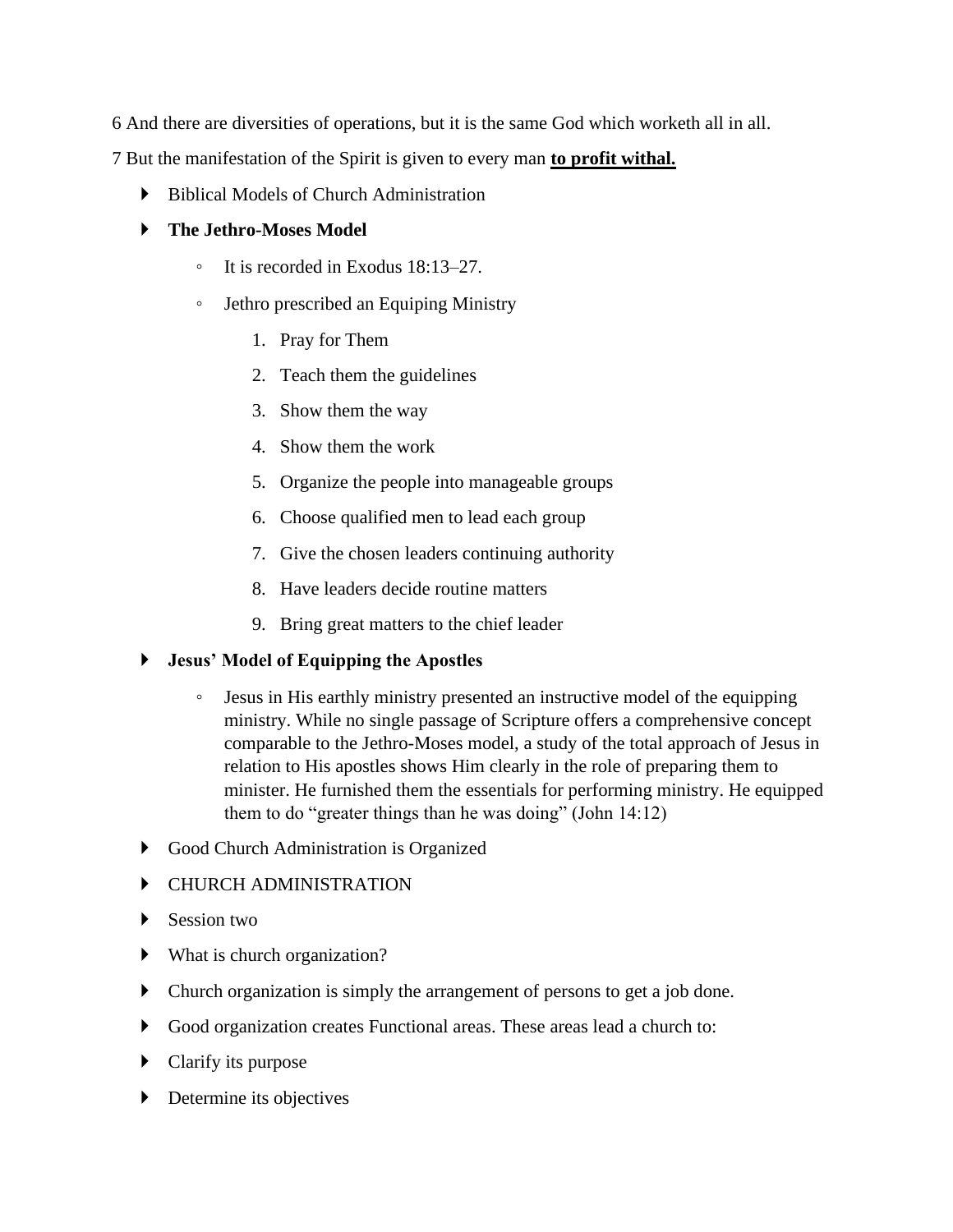- Develop ministry plans
- Design organization
- Administer human resources
- Administer physical resources
- Administer financial resources
- $\triangleright$  Provide controls
- ▶ Pastor's Role
- The church must begin to define the pastor's role as that of leader rather than manager or caregiver. The congregation and lay leaders must come to the realization and acceptance of the fact that the pastor simply cannot do it all. Members of the congregation who prefer a smaller or middle-sized church need to release the small and medium-sized church mentalities that expect the pastor to be personally involved in everyone's lives or to administer every detail of the church's organizational structure.
- The Pastor as Visionary
- In the centralized church the pastor takes on the role of a visionary. People in the largest churches expect the pastor to cast a vision for the future of the church. If the senior pastor doesn't point the way to the future, people will wonder what's wrong. Thus the pastor must be a strategic thinker or at least build a team around him that can assist in the development of strategy.
- **F** Team of Specialists
- The staff team must change from being a group of practitioners, who are good at doing the ministry, to a team of specialists, who are excellent at designing ministries, which they lead.
- No longer are staff needed who are able only to do the ministry themselves.
- Staff must be able to build a larger program or ministry around their particular specialty.
- Leadership Development
- The church must focus on leadership development.
- The church will not grow unless additional leaders are developed.
- If the church continues to grow, but leaders are not developed, eventually leaders will burn out.
- As leaders burn out, programs will collapse and the church will decline.
- New Ministry Development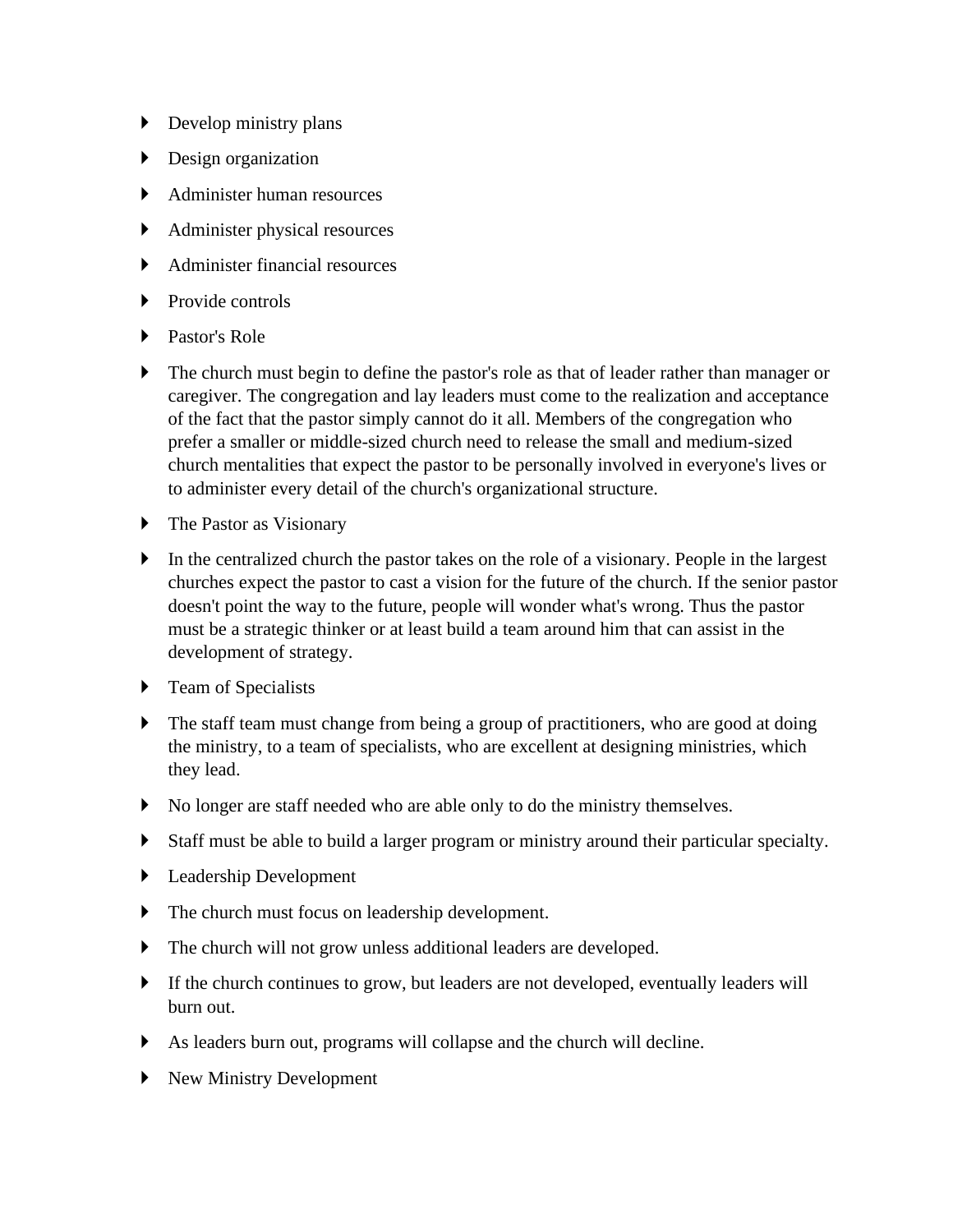- For a church to grow, it must develop new ministries, programs, groups, and classes. One way of doing this is for the church to identify new niches to reach people for Christ. As newcomers start attending the church, they bring with them new needs, interests, and desires. A church will grow as it identifies the new needs and builds ministries to meet them.
- ▶ Decision-Making Authority of Staff
- As a church grows larger, it becomes increasingly difficult for the board to make decisions about church ministry, so decision-making authority is vested in the staff.
- Lead staff members will have great authority in deciding how to conduct the ministry under their care and will set the direction for its future, apart from oversight by a committee or board. Staff members report directly to the pastor who is over their area, with everyone essentially under the oversight of the senior pastor and the executive team.
- ▶ Pastor Directed and Board Protected
- Every church needs a single voice before the congregation. Since the senior pastor has the primary platform before the entire congregation, this role naturally falls to him or her. The board of trustees trusts the senior pastor to set direction, allows him to do so, and protects him from those in the church who may be overly critical of the direction he sets.
- **Management Divisions**
- The management structure of the church is focused in divisions.
- Each area of ministry develops around a leader who specializes in that particular field of ministry.
- Each leader builds a ministry that specializes in his or her chosen field of interest. A multiple-level staff is developed within each division and they work mostly within their division.
- **Ministry Divisions**

#### **Outreach & Assimilation**

- Small Groups
- New Members Class
- Visitor Follow-up
- $\blacktriangleright$  Lay Mobilization
- Visitor Tracking
- Baptisms
- **Greeters**